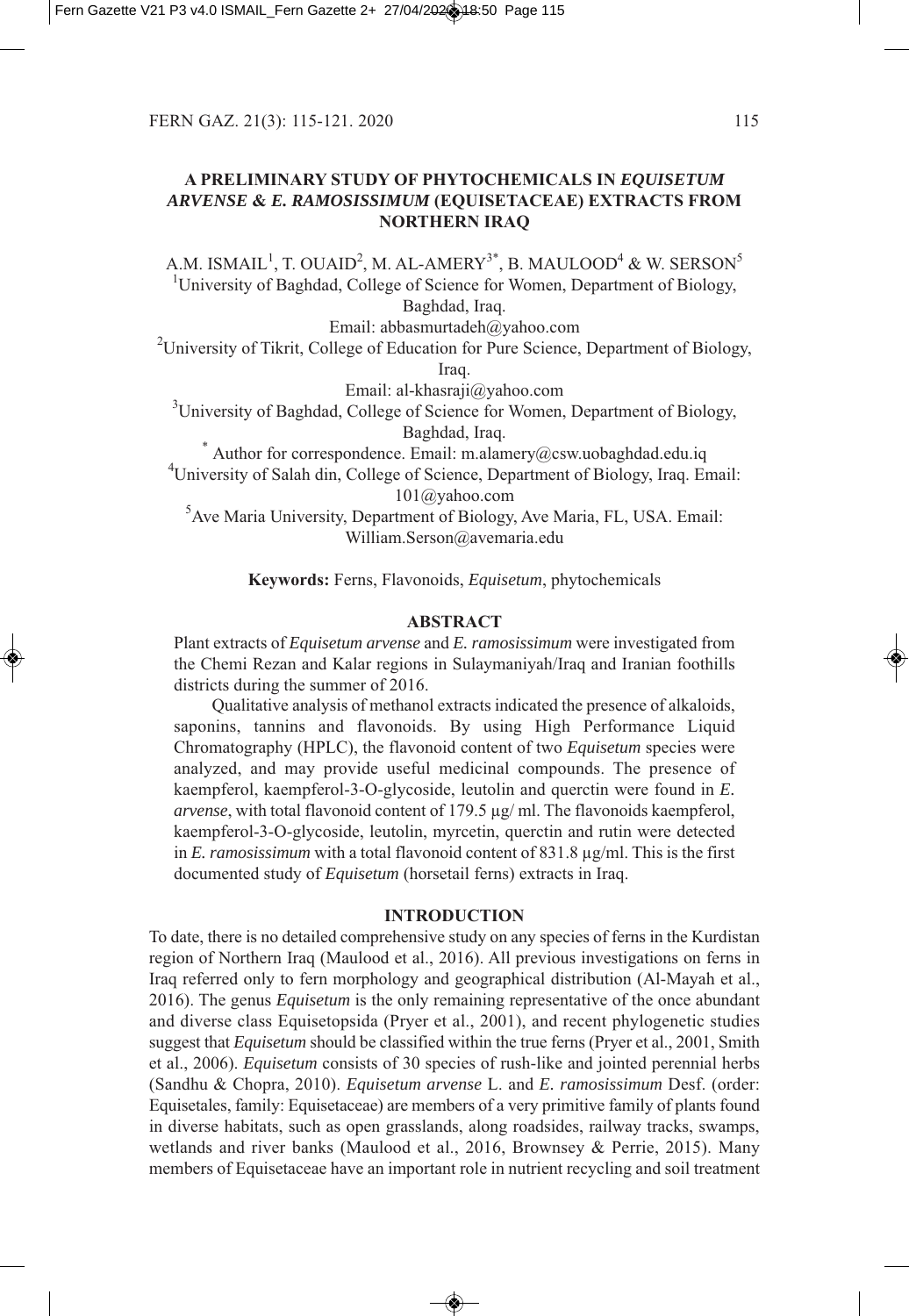(Marsh et al., 2000). *Equisetum arvense* (field horsetail or scouring rush) belongs to subgenus *Equisetum*, recognised by its dimorphic aerial stems, sterile erect stems with undivided lateral branches arising in whorls, and fertile unbranched stems, occasionally producing terminal strobili in mid-summer. *Equisetum ramosissimum* (branched horsetail) belongs to subgenus Hippochaetae and is recognized by its unimorphic aerial stems, sterile and fertile branched stems, fertile stems and its branches producing strobili (Maulood et al., 2016). Spores in these two fern species are monomorphic, globose, green and bear four linear-spatulate elaters (Yatskiervych & Windham, 2008).

Many secondary metabolites (phytochemicals) have been shown to provide effective treatment to a wide variety of illnesses and ailments, and are being embraced by the public (Rajesh et al., 2014). Among these phytochemicals alkaloids, carotenoids and phenolics have been studied (Do Momtae et al., 2004) and have been used in the treatment of kidney and bladder disturbances in folk medicine Briksin, 000. *Equisetum telmateia* Ehrh. extracts have been used in traditional medicine for their antiinflammatory and diuretic properites Correia et al., 005. Specifically, the ethyl acetate portion from HPLC showed strong antioxidant activity, with flavan-3-ol, kaempferol, and phenolic acid derivatives detected.

Recent investigations showed that the studied plants have anti-inflammatory, antimicrobial, anti-cancer and anticonvulsant effects Radolovic et al., 006. *Equisetum* species were reported to contain several flavonoids, alkaloids, phenolics, triterpenoids, saponins and phytosterols (Yatskiervych & Windham, 2008, Stajner et al., 2009). Flavonoids and phenolic acids are the most important groups of secondary metabolites and bioactive compounds in plants and good sources of natural antioxidants in human diets (Jain et al., 2016). *Equisetum arvense* extracts have also been found to have high antioxidant activity, especially in the ethyl acetate fraction. Specifically, among the phenolic compounds, isoquercitrin and di-E-caffeoyl-meso-tartaric were found in the fractions with high antioxidant activity (Mimica-Dukic et al., 2008).

Extracts of *E. arvense*, *E. sylvaticum* L., *E. fluviatile* L.*, E. palustre* L. and *E. telmateia* Ehrh. were examined and assessed for antioxidant activity, phenol content and flavonoid profiles. The phenol content ranged from 92-349 μmol/g, with kaempferol-, quercetin- glycosides and caffeic acid derivatives identified as the major components, and *E. telmateia* showing the greatest antioxidant capacity (Milovanovic et al., 2007).

The goal of the present investigation is to quantify the flavonoid content in these *Equisetum* species in Iraq, which have not been studied in this region to date.

### **MATERIALS AND METHODS**

*Equisetum arvense* and *E. ramosissimum* (Figure 1 A and B) samples were collected from Chemi Rezan and Kalar regions during summer of 2016. Dr. Ihsan Al-Shehbaz of Missouri Botanical Gardens identified the plant samples. Voucher samples (No. 4, 19, 5, *E*. *arvense* & No. 4, 9, 5, *E. ramosissimum* were deposited at the Howler Botanical Garden in the Erbil Governorate (Ismail, 2018). Geographical aspects of the study area are represented in Table 1.

The collected plants were brought to the laboratory and the aerial stems washed with tap water, followed by distilled water. The stems were then shade-dried at room temperature for 7-0 days and ground to a fine powder using an electrical grinder, and then the powdered samples were stored in an airtight container. A 0 g aliquot of plant powder was extracted with 100 ml of methanol (BDH) using a soxhlet apparatus and was decanted through filter paper (Whatman No.1). After filtration, the supernatant was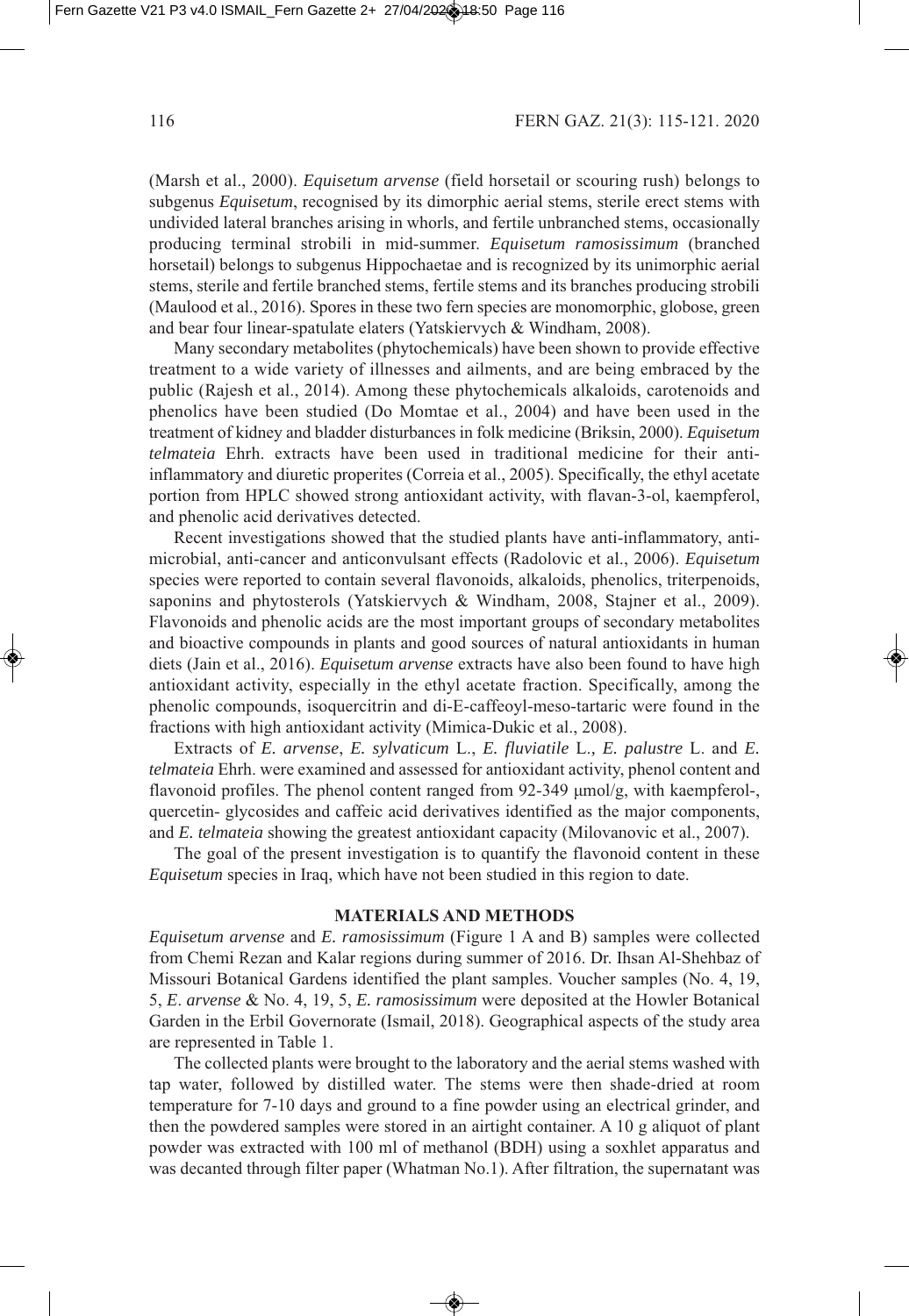| Regions       | Chemi Rezan            | Kalar                   |
|---------------|------------------------|-------------------------|
| Elevation (m) | 722                    | 247                     |
| Longitude     | $34^{\circ}$ 95, 050 N | 34° 42. 821N            |
| Latitude      | $39^{\circ}$ 64, 065 E | $045^{\circ}$ 27, 867 E |

**Table 1**: Geographical characters of the study area

further dried in a vacuum desiccator and then the dried extracts were stored in vials at 4°C. Phytochemical studies of the dried extracts was performed in the Biotech research laboratory, College of Science for Women, University of Baghdad. The detection of active compounds in plant materials was performed following a standard procedure (Harborne, 1998). To test for alkaloids, 1 ml plant methanolic extract was added to 2 ml Mayer's reagent. The turbidity or precipitation of green colour was observed, indicating the presence of alkaloids. To test for flavonoids, 3 ml plant methanolic extract was mixed with 4 ml 1N NaOH in a test tube, and the formation of dark yellow colour was observed, indicating the presence of flavonoids. To test for saponins, plant extract weighing 0.5 g was dissolved in 3 ml boiling distilled water in a test tube, allowed to cool and shaken well to mix thoroughly, where the appearance of foam indicates the presence of saponins.



**Figure 1.** A. *Equisetum arvense*, B. *E. ramossisimum*, collected from Chemi Rezan and Kalar regions north of Iraq.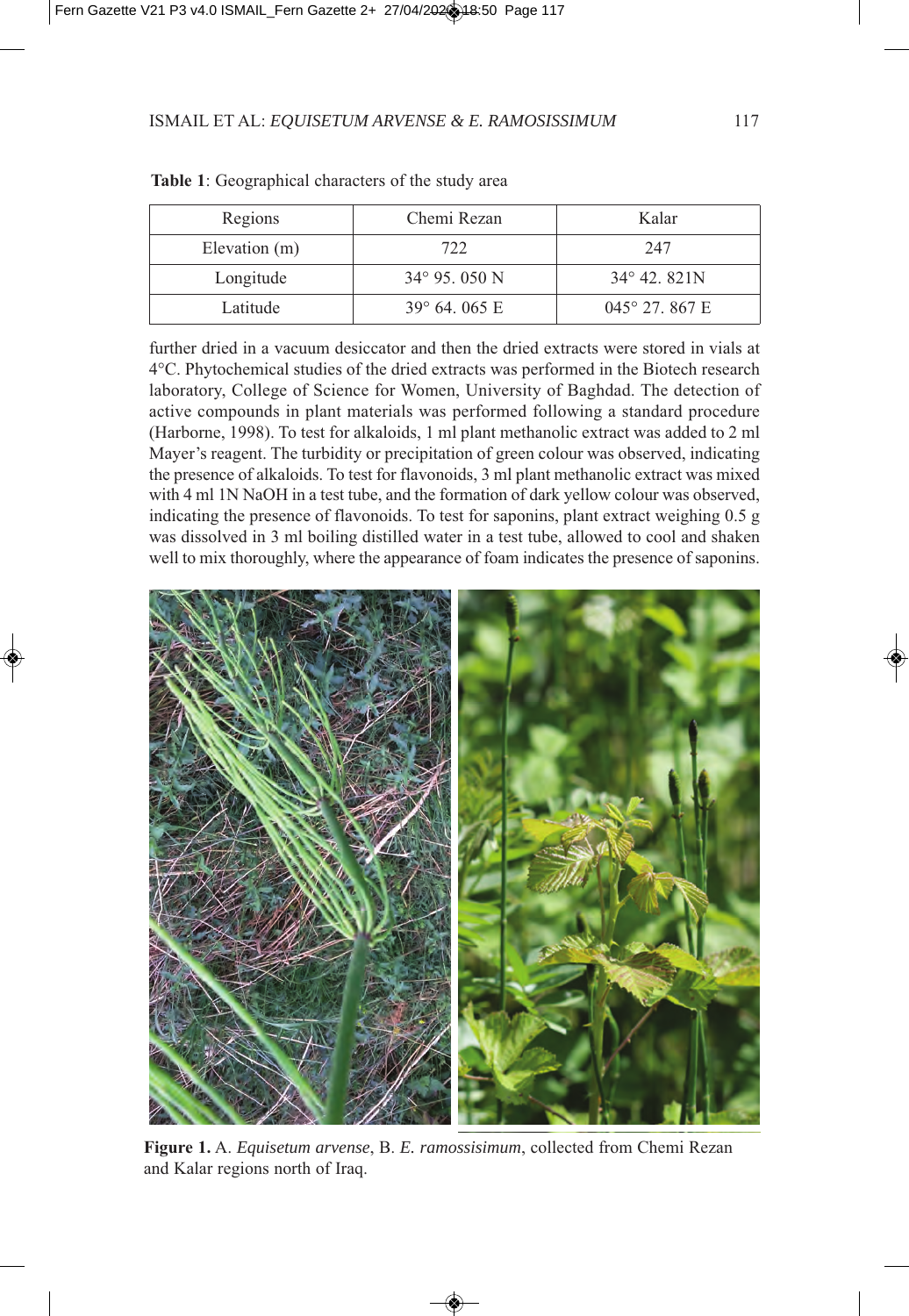| No.                         | <b>Compounds</b>        | <b>Retention time (min)</b> | Area   |
|-----------------------------|-------------------------|-----------------------------|--------|
|                             | Quercetin               | 1.25                        | 67880  |
| $\mathcal{D}_{\mathcal{L}}$ | Routine                 | 2.54                        | 98186  |
| 3                           | Luteolin                | 3.47                        | 114892 |
|                             | Kaempferol              | 4.37                        | 109560 |
|                             | Kaempferol-3-O-glycosid | 5.29                        | 107439 |
|                             | Myricetin               | 6.20                        | 75818  |

**Table 2.** The retention time and the area of standard flavonoids

To test for tannins, plant extract weighing  $0.5$  g was boiled in 20 ml distilled water and then filtered and 1 ml filtrate plant extract was mixed with  $5\%$  FeCl<sub>3</sub> (1 ml). The appearance of brownish green colour indicates the presence of tannins.

HPLC was used for quantitative analysis following standard procedure from Suarez et al., 2005. The dried methanolic extract was dissolved in 1 ml HPLC methanol after being filtered through Millipore filter paper (pore diameter 0.45µm), and 20µl of filtrate extract injected into HPLC instrument by an auto sampler according to the optimum conditions. The main compounds were separated on FLC column: C18-DB, 3um particle size  $(50 \times 2 \text{ mm ID})$  column, mobile phase: linear gradient of solvent A 0.05% trifluoracetic acid in deionized water: solvent B was  $0.05\%$  TFA in methanol pH 2.4 gradient program from 0 % to 100 % for 10 minutes. Flow rate 1.1 ml/min. Detection:  $UV$  at  $280$  nm.

# **Calculation**: **concentration of sample µg/ ml = area of sample/area of standard x concentration of standard x dilution factor.**

The separation occurred on liquid chromatography Shimadzu  $10 \text{ AV} - \text{LC}$  equipped with binary delivery pump model  $LC - 10A$ . The eluted peaks were monitored by UV-Vis spectrophotometer. The retention time and the area of standard flavonoids are presented in Table 2.

### **RESULTS**

#### **Phytochemical screening:**

The qualitative analysis of methanolic extracts showed the presence of alkaloids, saponins, tannins and flavonoids in *E. arvense* and *E. ramosissimum*, Table 3.

#### **HPLC analysis:**

The results of quantitative analysis of methanol extracts showed the flavonoids concentrations in *E*. *arvense* and *E. ramosissimum*, given in Table 4. The qualitative study of methanol plants extracts of *E. arvense* and *E. ramosissimum* showed the presence of four groups bioactive compounds: saponins, tanins, alkaloids and flavonoids Table 4. The results of phytochemical screening in these two species are in accord with the reported studies in true fernesh et al., 2014; Asgarpanah  $\&$  Elnaz, 2012; Hoque et al., 2016).

The results of HPLC analysis of fern extracts was revealed in the presence of the four flavonoids kaempferol, kaempferol-3-o- glycoside, leutolin and querectin in *E. arvense* and the six flavonoids kaempferol, kaempferol-3-o- glycoside, leutolin, myrcetin,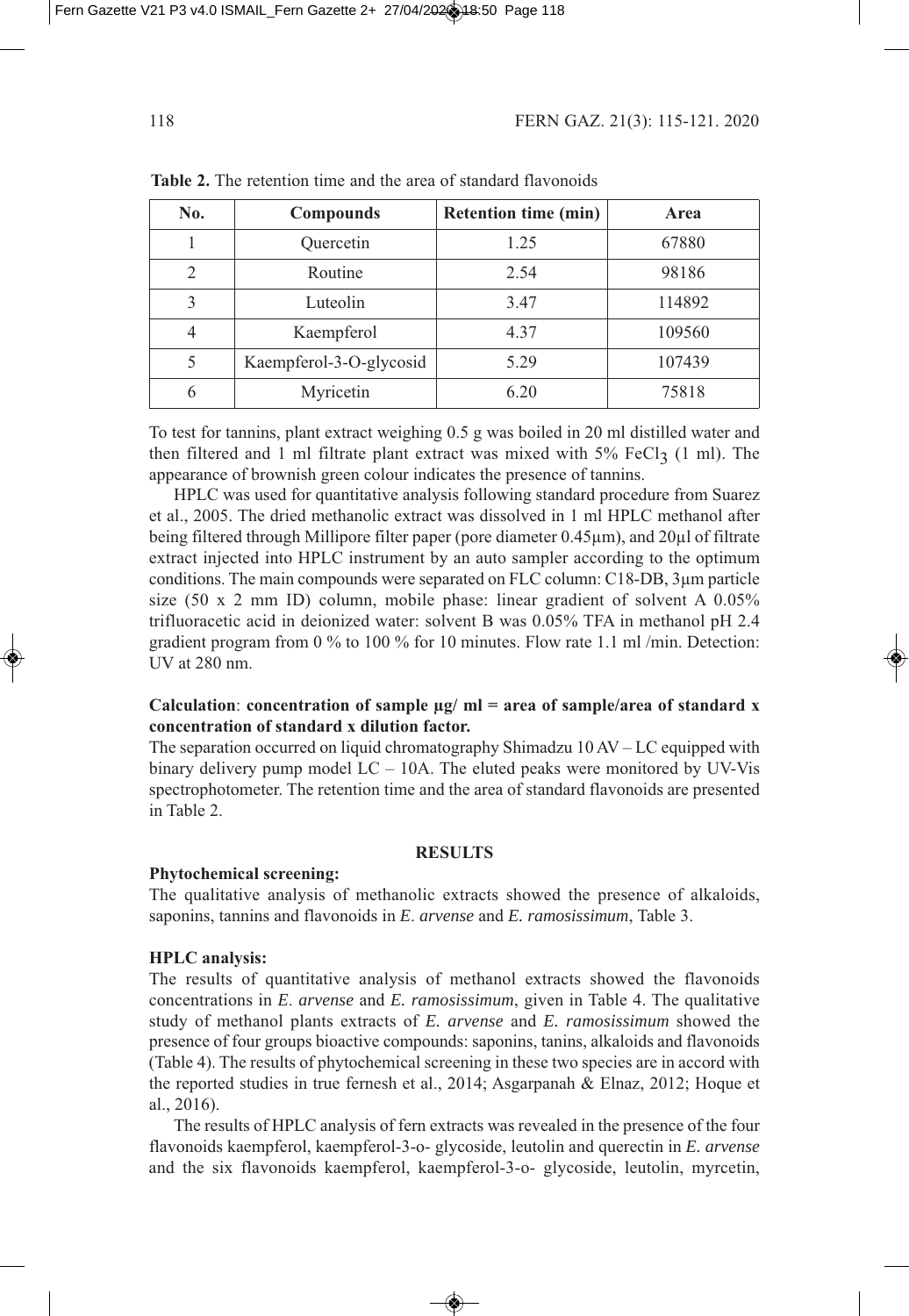| <b>Plants</b>     | E. arvense | E. ramossisimum |
|-------------------|------------|-----------------|
| <b>Alkaloids</b>  |            |                 |
| <b>Flavonoids</b> |            |                 |
| <b>Tannins</b>    |            |                 |
| <b>Saponins</b>   |            |                 |

**Table 3.** Qualitative analysis of phytochemicals in plants

quercetin and rutin in *E. ramosissimum* Table 4. Leutolin was recorded in the highest concentration  $(100.6 \text{ µg/ml})$  *in E. arvense* but myrcetin had the highest concentration (223.5 µg/ml) in *E. ramosissimum* (Table 4). The results showed a higher concentration of total flavonoid 8.8 µg/ml in *E. ramosissimum* compared with the concentration of total flavonoid (179.5µg/ml) in *E. arvense* (Table 4).

#### **DISCUSSION**

The high concentration of total flavonoids in *E. ramosissimum* from Kalar region may indicate a key role in protecting the plant against environmental stresses especially abiotic conditions such as high temperature (Borges et al., 2013). Phenolic and other active compounds act as a chemical interface between plants and environment Gobbo-Neto & Lopez, 2007). Flavonoids not only participate in protection against harmful abiotic factors, but also allow interactions with other organisms (plants, animals and microorganisms) and their reactions to environmental stresses (Mierziek et al., 2014). Concentrations of phenolic compounds like flavonoids can be influenced by environment changes and there was a positive correlation between the phenolic compound's concentration and the environmental stresses (Monterio et al., 2006). It has been reported that flavonoids also directly interact with biological membranes, reducing their fluidity and making them more resistant to many oxidative factors (Harborne & Williams, 2000). The changes in the concentrations of chemical contents may be used as criterion in estimating the degree of stresses and plant responses to environmental factors. However, such changes in flavonoid concentrations can affect directly the quality of the fern for medicinal use (Al-Khasreji et al., 2017).

| <b>Plants</b>            | E. arvense | E. ramosissimum |
|--------------------------|------------|-----------------|
| <b>Ouercetin</b>         | 9.9        | 121.6           |
| <b>Rutin</b>             |            | 93.8            |
| Kaempferol               | 26.6       | 177.6           |
| Kaempferol 3 o glycoside | 42.4       | 145             |
| Luteolin                 | 100.6      | 70.3            |
| <b>Myracetin</b>         |            | 223.5           |
| <b>TotalFlavonoids</b>   | 179.5      | 831.8           |

**Table 4.** Quantitative analysis of flavonoids ( $\mu$ g/ ml) in plants

**Absent: (-----)**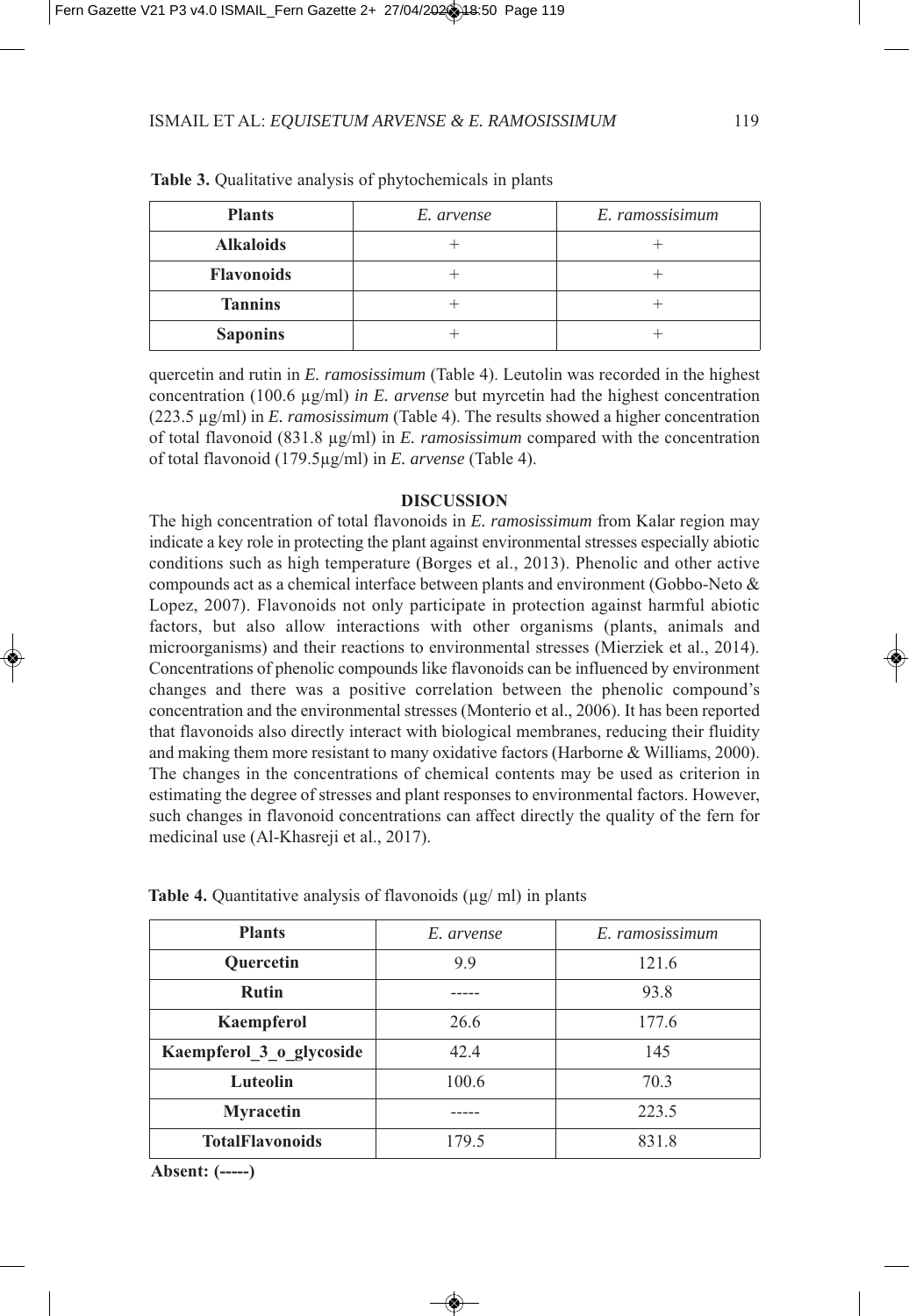## **CONCLUSIONS**

The current study revealed that there are several bioactive compounds into two investigated *Equisetum* species. The investigation gathered information about the quantitative of flavonoids to provide the basis for future clinical trials and other medicinal research.

### **REFERENCES**

- AL- KHASREJI, T.O., ISMAIL, A.M & MAULOOD, B.K. 2017. Flavonoids content of *Adiantum capillus-veneris* L. growing in two different districts from Iraqi Kurdistan, Northern Iraq. Egypt Acad. J. Biol. Sci. 8(1):26-31.
- AL-MAYAH, A., AL-SADDI, A.S & ABDDULA, A.S. 2016. A new genetic record *Azolla*, Salviniaceae) to the aquatic Pteridoflora of Iraq. Ind. J. Appl. Res. 6: 21-23.
- AL-RAWI, A. 988. *Wild plants of Iraq with their distribution*. Ministry of Agriculture and Irrigation, Baghdad, Iraq. Pp232.
- ASGARPANAH, J & ELNAZ, R. 2012. Phytochemistry and pharmacological properties of *Equisetum arvense* L. J. Med. Pl. Res. 6(21): 3689-3693.
- BORGES, L.L., ALVES, S, F.,SAMPIO, B.L., CONCEICO, F. C., BARA, M.T & PAULA, J.R. 2013. Environmental factors affecting the concentration of phenolic compounds in *Myrcia tomentosa* leaves. Brazil. J. Pharmacog. 23(2): 230-238.
- BRIKSIN, D.P. 000. Medicinal plants and phytomedicines. Linking plant biochemistry and physiology to human health. Pl. Physiol. 124: 507-514.
- BROWNSEY, P.J. & PERRIE, L.R. 05. *Flora of New Zealand ferns and lycopods - Equisetaceae*. Fascicle 6, 13 pp. Lincoln, N.Z. Manaaki Whenua-Landcare Research New Zealand Ltd.
- CHAKRAVARTY, H.L. 976. *Plant wealth of Iraq*. Ministry of Agriculture and Agrarian Reform, Vol. 1: pp. 505.
- CORREIA, H., GONZÁLEZ‐PARAMÁS, A., AMARAL, M. T., SANTOS‐BUELGA, C., & BATISTA, M. T. 005. Characterisation of polyphenols by HPLC‐PAD‐ESI/MS and antioxidant activity in *Equisetum telmateia*. Phytochemical Analysis: An International Journal of Plant Chemical and Biochemical Techniques, 16(5), 380-387.
- DO MONTAE, F.H., DO SANTOS, J.G., RUSSI, J.R., LANZIOTTI, V.M., LEAL, G.M & CUNHAB, G.M. 004. Anti-nociceptive and anti-inflammatory properties of the hydroalcoholic extract of stems from *Equisetum arvense* L. in mice. Pharmacological Research. 49: 239-243.
- GOBBO-NETO, L & LOPEZ, N.P. 007. Plants medicinal factors de influencia no conteudo de metabolits secondatros. Quim Nova 30: 374-381.
- HARBORNE, J.B & WILLIAMS, C.A. 2000. Advances in flavonoids research since 1992. Phytochemistry. 55: 481-504.
- HARBORNE, J.B. 998. *Methods of extraction and isolation. In: phytochemical methods*. Chapman & Hall, London, 60-66.
- HOQUE, A.S., BITHICA, G., RIMLEE, N., ROY, B.N & PALLAB, K. 2016. Pharmacognostical evaluation and phytochemical screening of the plant *Equisetum arvense* L. World J of Pharmacy and Pharmaceutical Sciences. 5(5): 1537-1543.
- ISMAIL, ABBAS, M. 2018. Biological and molecular study of ferns in three districts from northern Iraq. Unpublished doctoral dissertation, College of education for pure sciences-Tikrit University, Baghdad Iraq.
- JAIN, A., JAIN, D & SHRIVASTAVA, S. 2016. A short review on pharmacological